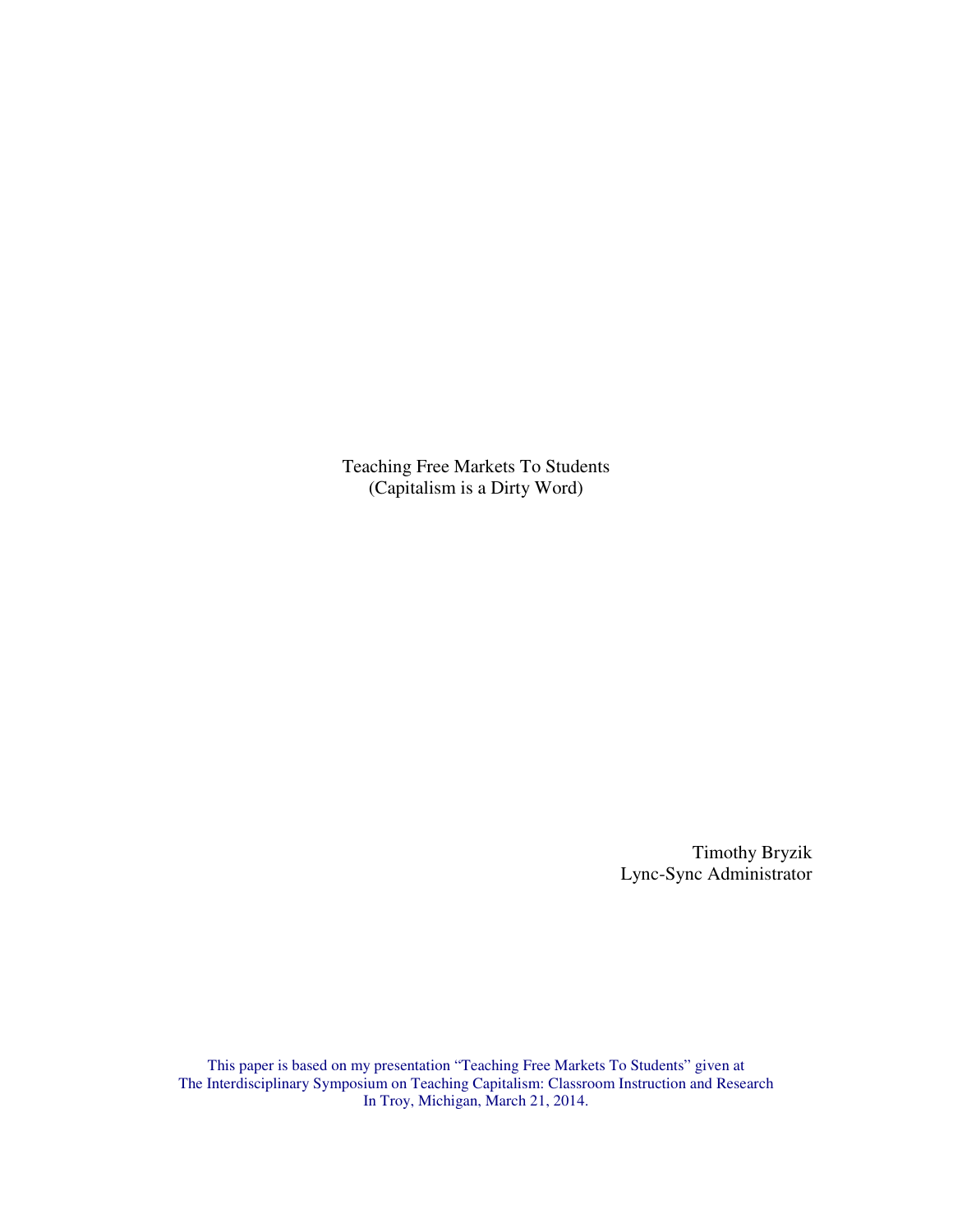In order to be effective advocates and teachers of the Free Market, in addition to understanding our own bias, we need to understand where our students are coming from, as well. Each student brings into the classroom his own beliefs about how the world works. Many of these beliefs are so entrenched in his own psyche, that any perceived attack on these beliefs will also be interpreted as an attack on his person. We need to get past the biases our students bring with them, without being perceived as threatening, or making the student feel "wrong" about what he may have believed (and been reinforced to believe) perhaps throughout his entire life. Similarly, we as teachers need to know our own internal bias, especially as to *why* we see Free Market as we do. When our own opinions are very different from one or more of our students', very often this is because of a clash of bias. *"Because I told you so"* works just about as well with the students we teach as it did with us from our own parents as we were growing up.

 The subtitle of this paper is "Capitalism is a Dirty Word". I truly believe this statement is true for the vast percentage of the students with whom we interact. I try not to use the word "Capitalism" at all with my students, at first, and only use it after they know exactly what I wish to convey when using it. I teach my students the attributes of the "Free Market", and use the words "Free Market" rather than the word "Capitalism". The reason for my choice in wording is very simple. "Capitalism" has been, and still is in many cases, a pejorative. First coined by Karl Marx, Marx wrote that Capitalism is a "dictatorship of the bourgeoisie". He believed a capitalist society was to be run by the wealthy classes for their own benefit. Socialism, according to Marx, was "the working class conquest of political power in the form of a dictatorship of the proletariat and eventual establishment of a classless society, Socialism or Communism, a society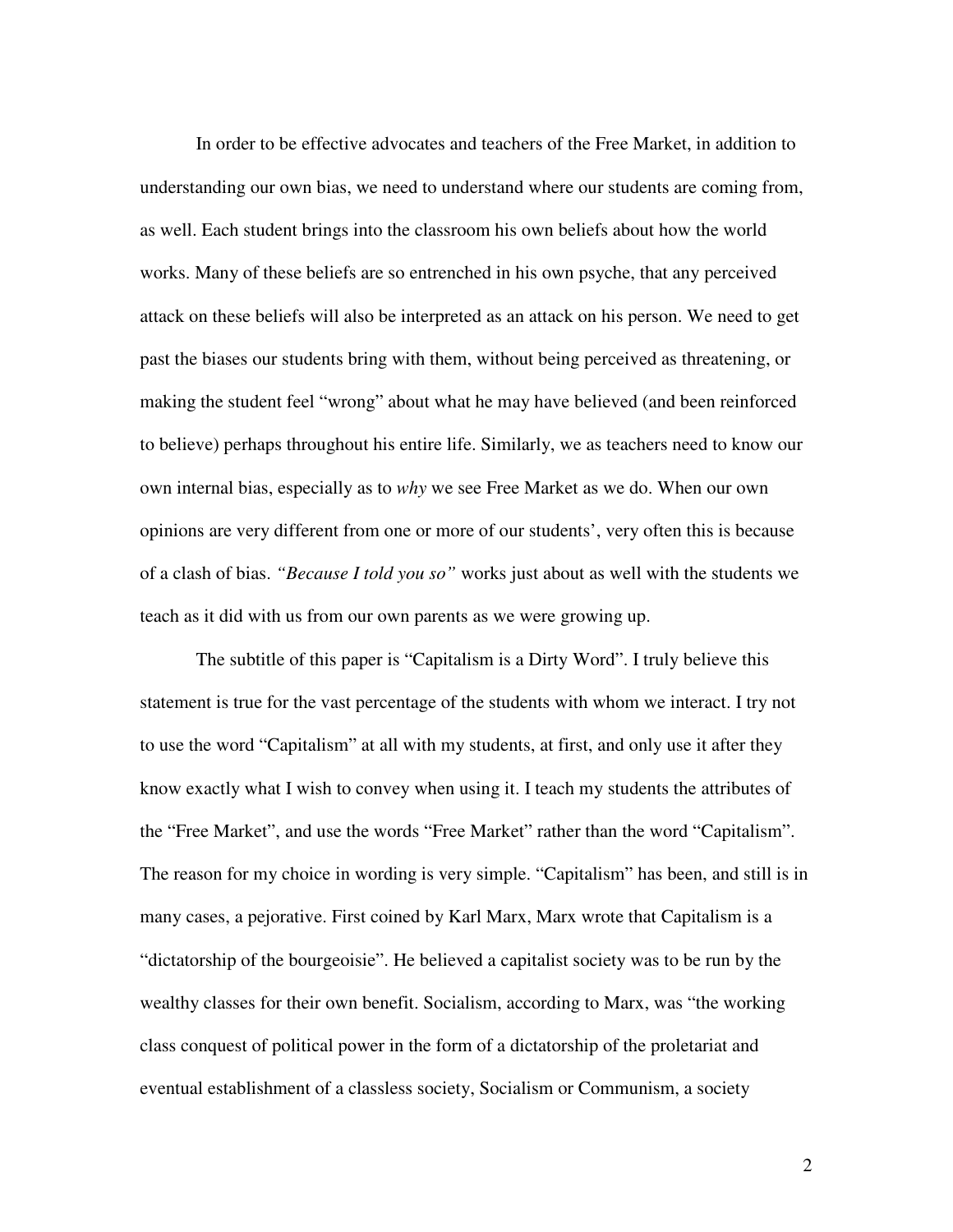governed by a free association of producers." These definitions are exactly the opposite of what Free Market thinkers would apply to the words "Capitalism", "Socialism" and "Communism". We teachers, who think that the Free Market is a good thing and who use the word "Capitalism", usually assume students understand the word as we do. So, without prior explanation, we may confuse, or worse, turn off our students, who believe, for whatever reason, that "Capitalism" is a bad thing. We will get a little more into the confusing world of definitions later, and how the same word can have so many different meanings depending upon the person with whom we are speaking.

 One must ask, then, just how powerful are the biases our students bring into the classroom? How deep do they go? From where do they come? To illustrate, allow me to recall a story I once heard when I was a teacher in the K-12 public school system. The story goes something like this. Little Johnny was four years old and was to go to school for the first time in about six months. In order to give their son a head start on kindergarten, Johnny's parents bought a package of printed flash cards. Some of these cards had letters of the alphabet printed on them, some had shapes, and some had colors. On one side of the cards was the letter, shape, or color, and the flip side had the actual word printed out. Johnny's parents practiced with their son often with the cards in order to give him a good start for next year. Johnny went to kindergarten, and amazed his teacher with his knowledge. He knew the numbers, shapes and colors perfectly, with one small exception. You see, Johnny's parents were colorblind. Two of the cards had a misprint. Blue and green were reversed. Johnny thought that green was blue and vice versa. No matter what the teacher said or did, Johnny would insist on this fact. No amount of explanation would convince him. When asked as to why he didn't believe the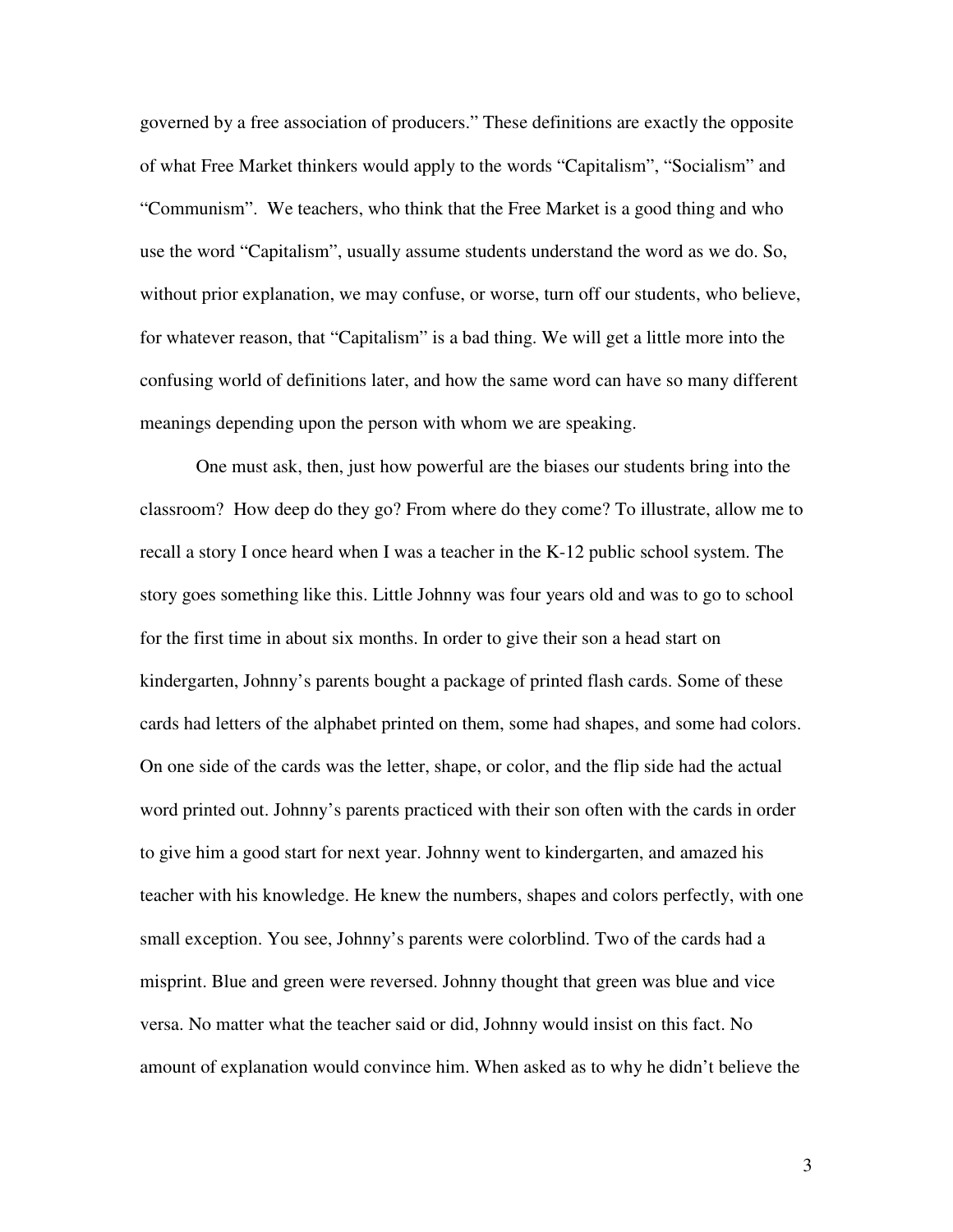teacher, Johnny told them, "My mom and dad told me, and they don't lie". The teacher thought, "this is simple, I'll just call the parents in for a conference and straighten all of this out". The parents were called in, realized their mistake (they had brought the cards in with them), and told Johnny they made a mistake. Johnny believed them, and that was that, or so thought the teacher. The thing is, Johnny now had an internal bias, and even though he now knew what he believed before was wrong, he still had a very difficult time seeing "green" and thinking "blue". To this day, as an adult, Johnny still cannot look at the color "green" and not think blue. To be sure, he uses the correct word when describing the colors to others, but when he sees a green color but he still thinks "blue". This deep-seated bias of Johnny's seems to have been hard wired into his brain, and no amount of logic would shake his "feeling" that "green" is actually "blue". This came about with less than six months of training by his parents.

Let us assume that the reader of this paper is a college professor, teaching students for a fifteen-week term, four hours per week, about Capitalism. These students have been on this planet for at least eighteen years, possibly more. During this entire time, they have been raised by their parents, gone to school, interacted with friends and family, practiced their faith, and consumed countless hours of television, Internet, and pop culture. Whatever bias a particular student brings to class is his own bias, and belongs to him personally. It is not often that logic even comes into the picture. A bias is a "belief", and as such is never examined by the "believer" unless directed to by an outside force. Therefore, we need to provide the student with a pathway of logically following thoughts and actions to their logical conclusions. "Capitalism" is a belief. "Free Market" carries a bias too, as does every word and phrase, but I suspect not so much as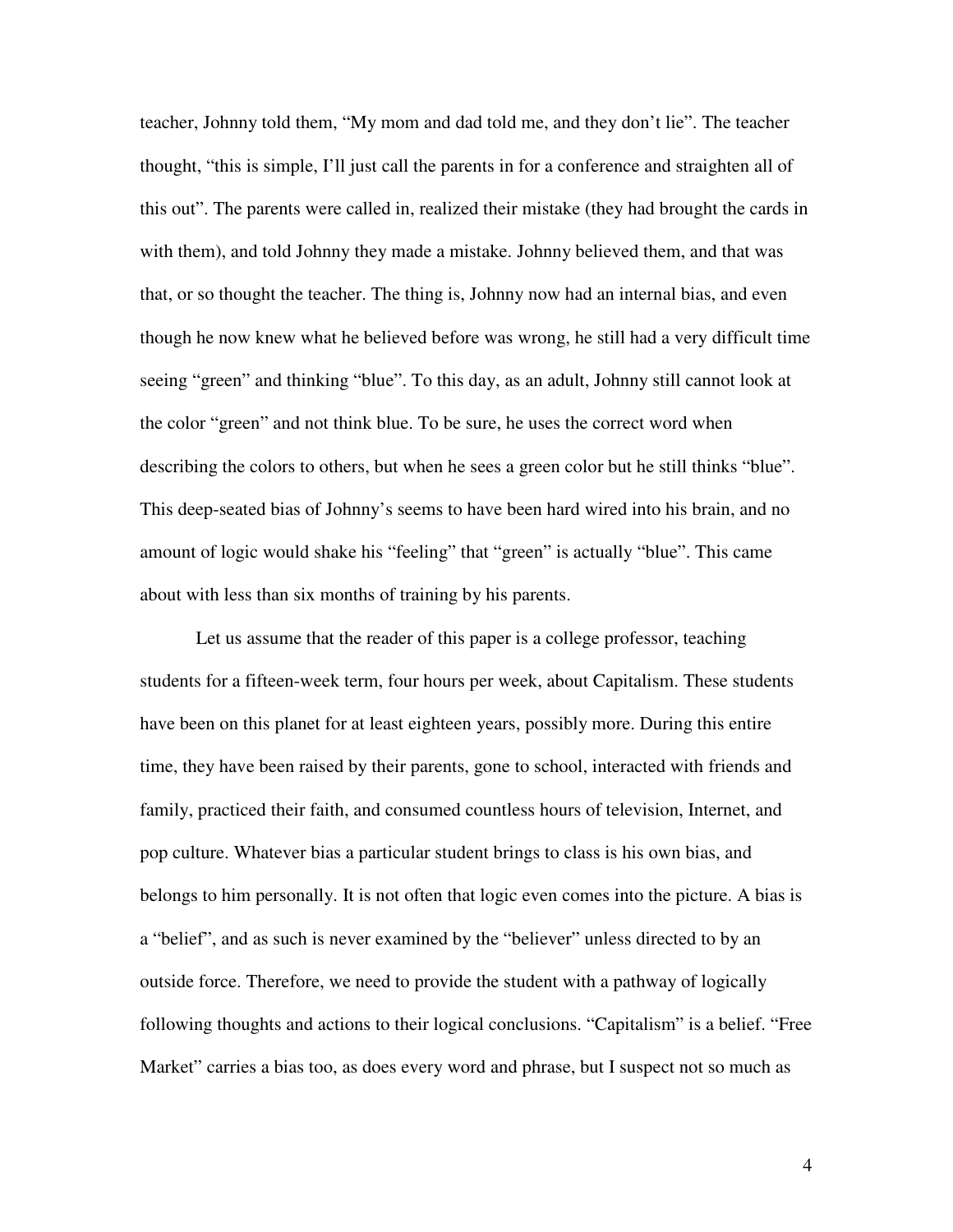"Capitalism". Somehow we must convey to our students that "Free Market" *IS*

"Capitalism", once we thoroughly describe what the Free Market really is. Before we get

to that, please consider the following list of 'isms.

**•Socialism •Communism •Nationalism •Fascism •Nazism •Capitalism •Conservatism •Liberalism •Libertarianism •Anarchism •Cronyism •Corporatism •Imperialism •Militarism** 

What is the definition for each of these words? A simple search on the Internet will tell us everything we need to know. There is NOT a consensus. It seems that there are multiple definitions for each one of them. If all of these words have different definitions, just imagine all the different biases.

 Words are what we use to convey thought. In grade school, once we learn what a word's definition is, we form our feelings about it; we put that word into a little black box in our memory bank and assume everyone else will know what we mean and feel when using that word from now on. This is not necessarily so. I say the word "cat", and you think some sort of feline. If you are a cat lover, you may have positive feelings. If you are a dog person, you may feel more negatively. I say "broccoli"; you think of the vegetable. Depending on if you like the taste of broccoli, you will have either a positive or negative reaction. If I say "Cronyism", "Corporatism", "Imperialism", "Fascism", or "Militarism", what would our students think, and what would they feel? In the earlier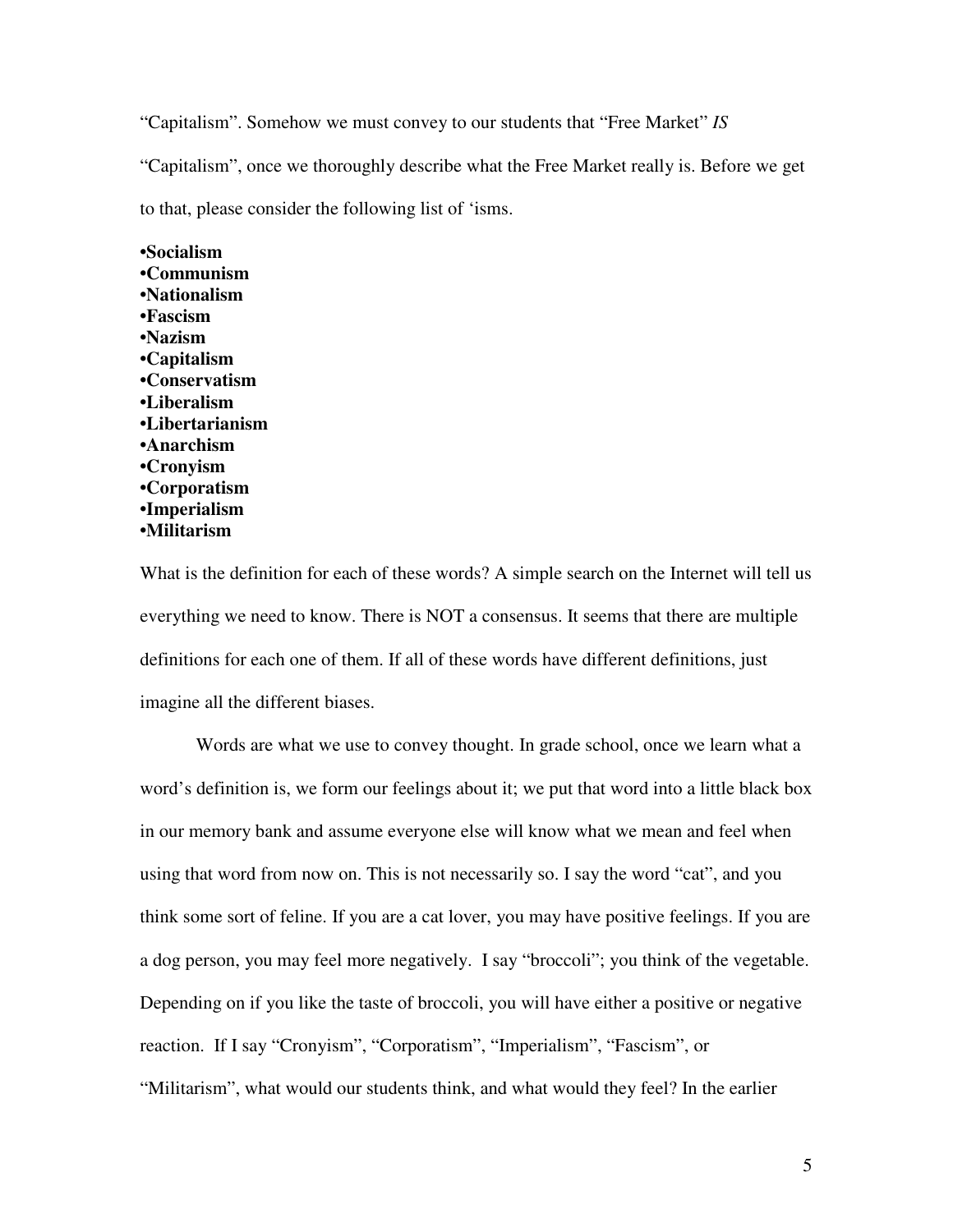examples of the cat and broccoli, most people would think of the same thing when hearing those words. These are just simple objects. In the latter case, upon hearing the words "Cronyism", "Corporatism", "Imperialism", "Fascism", or "Militarism", many students would unfortunately say that some or all of these words actually describe "Capitalism". How in the world can we even get into what they feel about Capitalism, if they don't even know what the word means, or at least what *we* mean by it? Remember where I mentioned that I like to begin with a group of students by teaching them about the "Free Market", and not "Capitalism", at least at first? Now you know why. We must take them back to square one, beginning with describing what a free market economy really is.

 We must be able to describe what a truly free market is, and what it would look like before we can even offer to the students the alternatives, which I describe as "Command and Control" economies. In my universe there are only two theoretical economies. "Free" and "Command and Control". (There is also something called "Anarchy", but that is not an economy. That is merely lack of any government.) Certainly every economy on Earth is somewhere in-between these two extremes, none being totally free nor any being totally controlled. (Even in the most oppressive political situation, there is still something called the "Black Market".)

 But to get past the students' biases and describe what a truly free market is, *and* have our students not shunt the idea aside without analyzing it, we need to take a page from the Socialists. What do I mean by this? We need to "idealize" the Free Market. We must allow our students to understand what a true free economy would look like if ever allowed to happen. One of the main reasons our students don't understand a free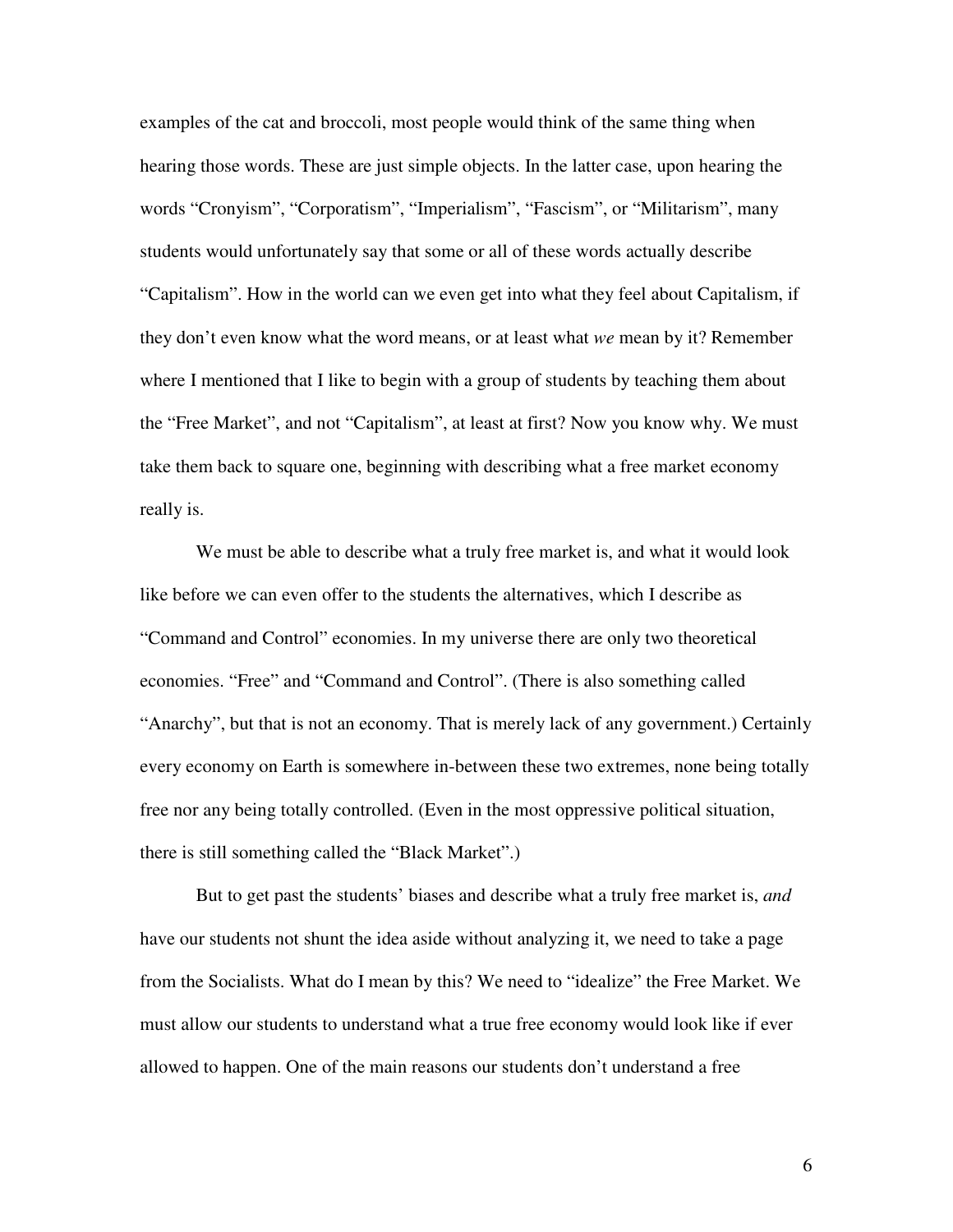economy, is because they have never lived in one. They may live in a relatively free economy compared to the rest of the world, but certainly not one that is totally free. Conversely, our students may not understand what it is like to live in a Command and Control economy because they have not lived in one so extreme they would take notice. The freedoms they don't have now, for the most part, have already been lost by the time they were born.

The Socialists speak of in terms of "ideals". You know the "ideals" of which I speak; fairness, equality, lack of class, rich people not stealing from the poor, everyone getting an equal shot, etc. Socialists speak of their ideals, never mind that none of that stuff has ever, nor can ever, be achieved in the system they propose. That's not the point. They believe they are on the moral high ground. What more noble idea is there than to be your brother's keeper? The fact that some must be stolen from, and some must receive these stolen goods, in order to make this system work doesn't matter to them. At least they care, correct? Also, it doesn't matter what the final outcome might turn out to be in the end. It is the "good intention" that matters to the Socialist.

 When we advocate the virtues and benefits of the free market system, we tend to use facts and figures, math and graphs, all the while leaving out the emotional component that our students really need to feel. We tend to leave out the fact that a free market *IS* moral because it's totally based on a value-for-value trade; trade without coercion or force; trade without taking anyone's liberty away from them. But, that thinking is *not*  self-evident to everyone. We need to explain to our students that the reason the free market is moral is because it is *FREE*. Not taking away an individual's freedom is the *MORAL* thing to do. Before we can even get into the various Command and Control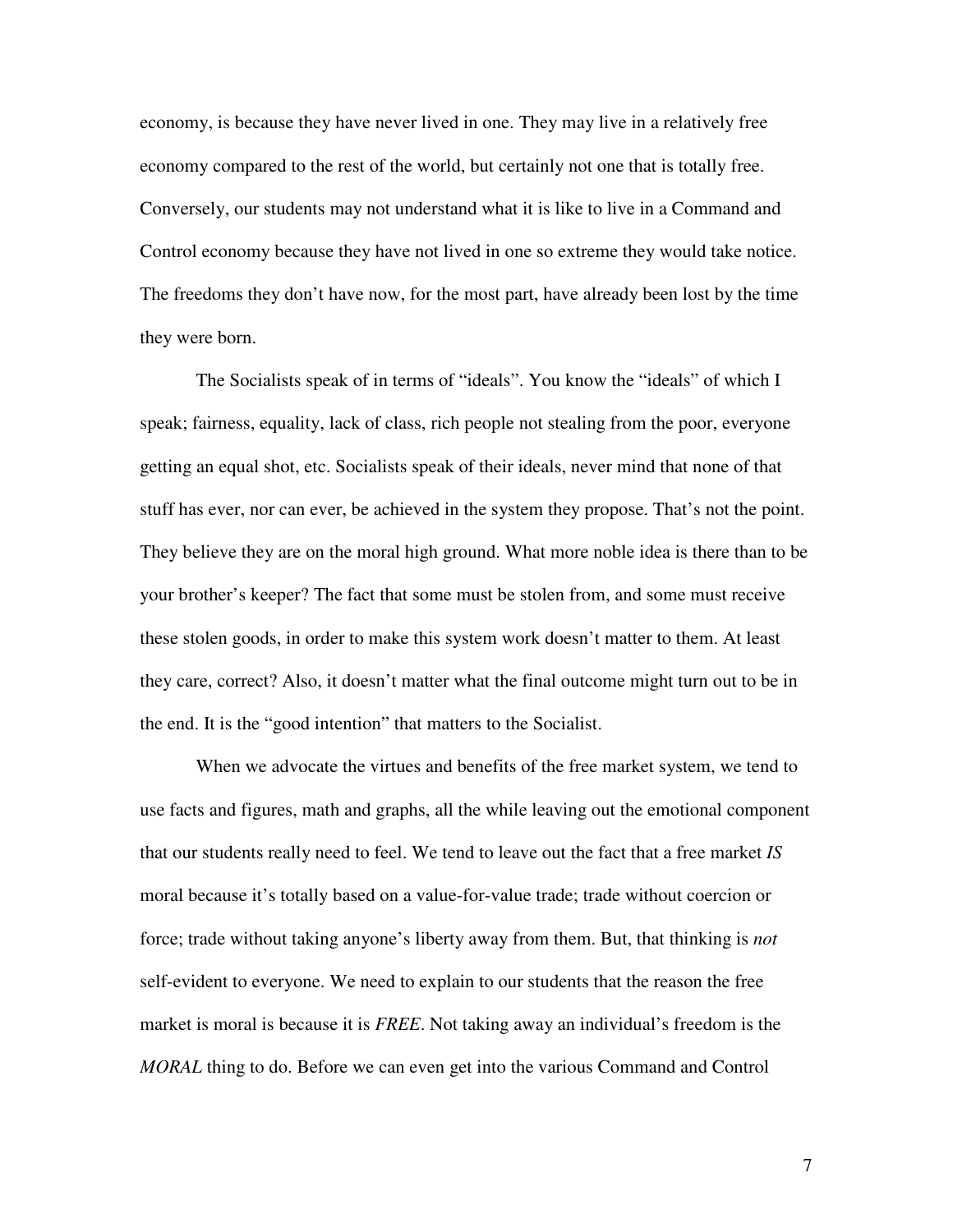systems, our students must see for themselves that the Free Market is actually the true moral choice, because it celebrates and enhances individual free choice. Taking away free choice is *NOT* moral, no matter if you think that person is doing something he shouldn't be doing, in your own view. Making others live by *OUR* moral code is not moral. (If it doesn't break my leg or pick my pocket, why should I care?) We may even need to point out that theft is *NOT* moral. Every economic system that is not totally free necessarily steals from one group in order to give to another (with the government acting as the middleman, taking its cut). The citizens have no choice in the matter. We need to break the two theoretical systems down to their most basic components. I.e.  $\rightarrow$  Free Market = individual freedom; Command and Control = slavery.

These are just a few of the characteristics of a Free Market economy:

- **1. Free, cooperative, and peaceful process.**
- **2. Free to set prices.**
- **3. Free to buy, own, use, and sell private property.**
- **4. Free to compete.**
- **5. Free to earn profits.**
- **6. Free to create capital formation.**
- **7. Free to be an entrepreneur.**
- **8. Free to be an investor.**
- 9. **Free to choose your work**.

The first word in each of these descriptions is "free". This is not coincidence. Our students need this concept pointed out to them time and time again. They need to know all about what a free market economy *should* look like, and not necessarily what they may see going on all around them, or in their own country, which is certainly not totally free. Remember our two theoretical systems, Free Market and Command and Control? Every economic system on Earth falls between these two extremes, and as such, the problems our students see around them, the ones they often blame on the free market, are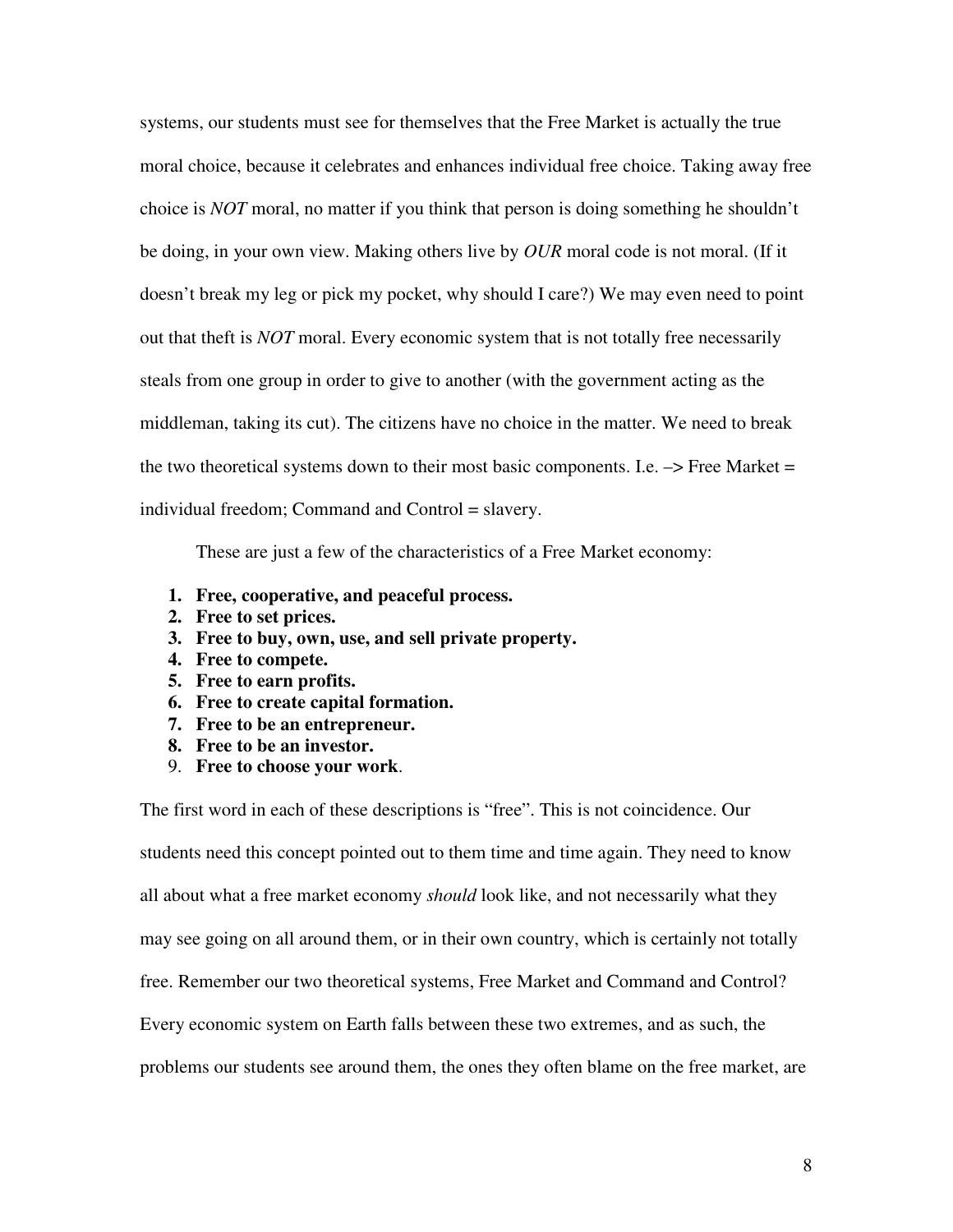in fact created by the restrictions placed on it. When my students bring up a point that "the free market doesn't work because of \_\_\_\_\_\_\_\_\_", we can always go back and find the root of the problem, which always relates to some sort of restriction placed on the market. Once our students understand what a true Free Market is, now is the time to let them in on the secret that the synonym of "Free Market" is "Capitalism". I let them know, from here on out, when we use the word "Capitalism" in class, we are talking about a theoretically totally free market (while a free market economy does not actually exist in the real world, this is our bench mark, and is something to strive for).

 Now would be an appropriate time to speak about the theoretical total "Command and Control" type system, where every single aspect of economic activity is chosen for every individual by a governing body. The significant part of this observation is that the individual is *not* the one doing the choosing. These include, but are not limited to; goods allowed to be sold, the prices of which these goods must be sold, what and when you are allowed to buy, what and when you are allowed to sell, what sort of job you must have, the times you must work this job, etc. We make it clear that every aspect of your life is controlled in this system. This system can also be described as the interaction between master(s) and slaves. There absolutely no free choice in any aspect of your life. Once this is made quite clear, it is now time to talk about the "actual" economic systems that now, or have ever, existed on Earth.

 I like to draw on the chalkboard a horizontal line, with 0 on the left, and 10 on the right. I write "Free Market" on the 0 and "Command and Control" on the 10. I then go through my list of 'isms, and ask the students where that particular 'ism belongs.

## **•Socialism •Communism**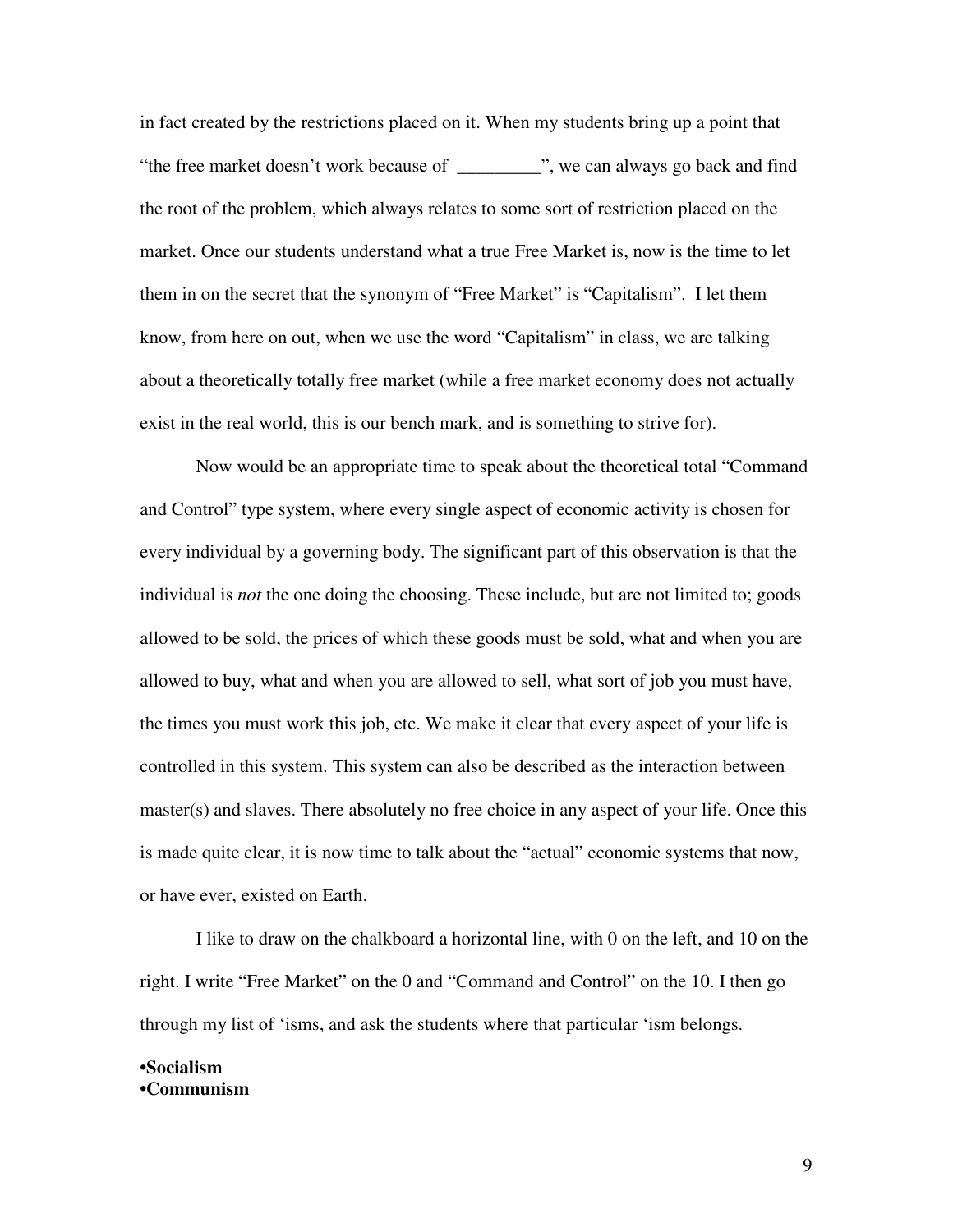**•Nationalism •Fascism •Nazism •Capitalism •Conservatism •Liberalism •Libertarianism •Anarchism •Cronyism •Corporatism •Imperialism •Militarism**

Beforehand, I make sure to give them my working definition for each word, since their own definitions may not be my own. This is where I really get a feel for my students' bias. If you wish, you can do this exercise without defining the word first, and then do it once again after. This could be very instructive indeed.

 Before too long, a majority of students begin to see that *ALL* systems, except for Capitalism, employ some sort of Command and Control structure. By the way, the first time through this exercise, you may get a sizable amount of your class claiming that Capitalism is not totally free, but somewhere else on the continuum. We must make it clear, once again, that Capitalism *IS* the Free Market, and not just some form of it. (There is no such thing as "Crony Capitalism", for example. These two words just do not go together.) Capitalism belongs at 0. Now we have gone through some of the economic systems that exist in the world. However, as we all know, economic systems do not occur in a vacuum. There is always some sort of political structure people live under, so we would be remiss in not mentioning which political systems allow for the free market, and which ones do not.

 As we all know, no economic system can exist for too long without some sort of government. When there is anarchy, society itself breaks down, and cooperation between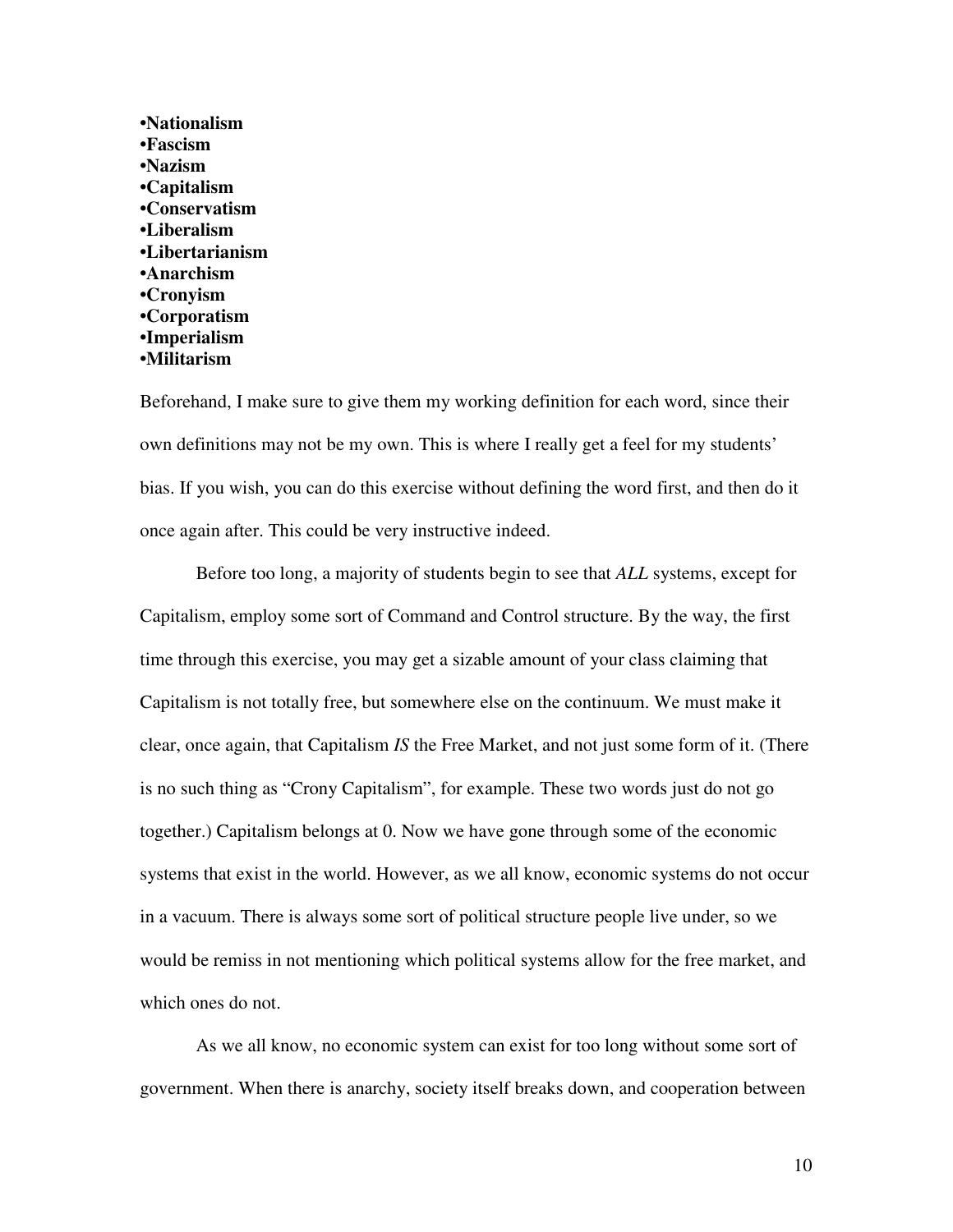parties simply cannot exist. What happens instead is a survival of the fittest. This normally means that the biggest and most terrifying gang gets what it wants. There is no "rule of law". Anarchy is the step below "democracy". (Democracy being defined as two wolves and a sheep voting on what to have for dinner.) This of course does not lend itself to a free market, where the individual rights of the weak are trampled on by the strong. This is of course theft, not only theft of property, but of life and liberty. This is not government-sanctioned theft, since there is no government, but this is theft nonetheless. This is where things get a little sticky for our students. They often will say, "See, we need government because we can't be trusted to do for ourselves. We need government to tell us what to do or we will do the wrong thing, and hurt others. We need to be protected from ourselves."

 So, if society cannot survive without some sort of government, what should that government's function be? Should there be limits to government power? If so, what are these limits? The Golden Rule is a good place to start. (Do unto others as you would have done unto you.) The Constitution of the United States as originally written and ratified, is all about the Golden Rule. If pressed on the matter, I would have to say that the Constitution, the Declaration of Independence, the Magna Carter, the Ten Commandments, and all of the other documents which point to the individual as the highest ideal are all derived from the Golden Rule But, I would like to simplify things a little more.

A government must follow the spirit of the Golden Rule in the following way. The government's only job, in my opinion, is to protect our individual rights. This means that your rights cannot infringe upon my rights, and vice versa. My life, liberty, and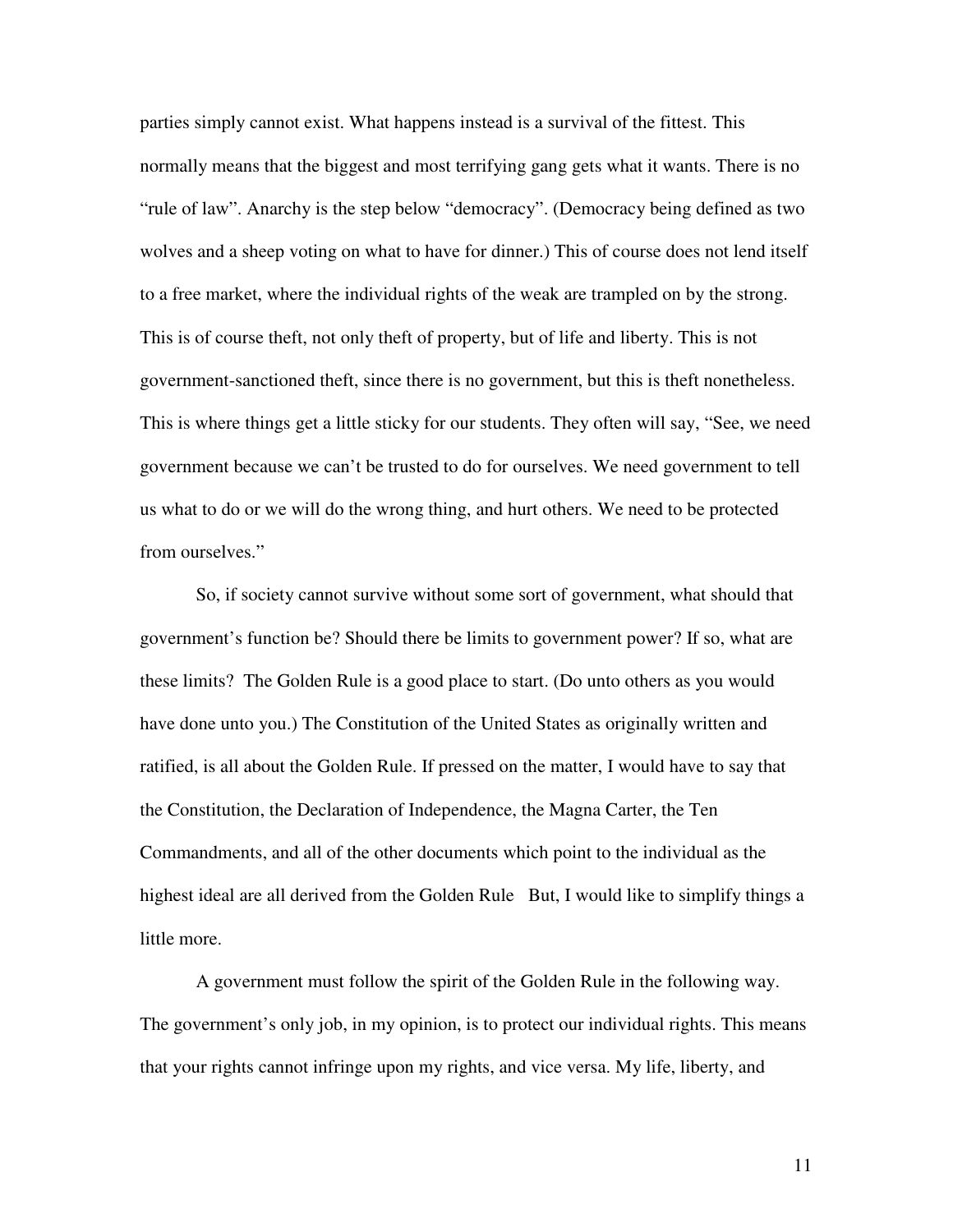property are to be protected from all others wanting to take them away from me, and I am to be prevented from doing the same to others. All of the other "rights" we say we must have must be able to boiled down to "life, liberty or property", or it is not actually a "right". It is not a "right", if something must be taken from another person in order for you to get it. We do not have a "right" to other people's stuff, their time, their work, their beliefs, or their life. A government's job is to enforce the "rule of law" that protects these rights. Any other use of the government is an infringement on the person, and therefore, an infringement on the Free Market. In this sense, the Free Market is the sum total of every person cooperating, competing, buying, or selling under the rule of law. The Free Market is the only outlet where people can be themselves, and allow their talents to come to the forefront. The individual knows where his talents lie, and if he doesn't, he will figure that out very soon, if he wishes to be successful in this system. The Free Market is self-regulating. There are no lies or cheating in the free market, at least not for long. Eventually cheating and lying come to the surface. The "market" will know if you are lying about a particular product or service. The "market" will know if you are cheating the customer. The "market" knows all. This is what Adam Smith meant when writing about the "invisible hand".

 It really comes down to two choices when deciding on the type of economy / government we want: the Free Market or some sort of Command and Control structure. What do humans value more, freedom or security? That depends on the person, doesn't it? Freedom doesn't come easily, and is not very seductive to those who feel like a "victim". The Free Market is for the adventurous, the risk takers, the self-aware and the courageous. It is in the Free Market where one has any real control over his life. But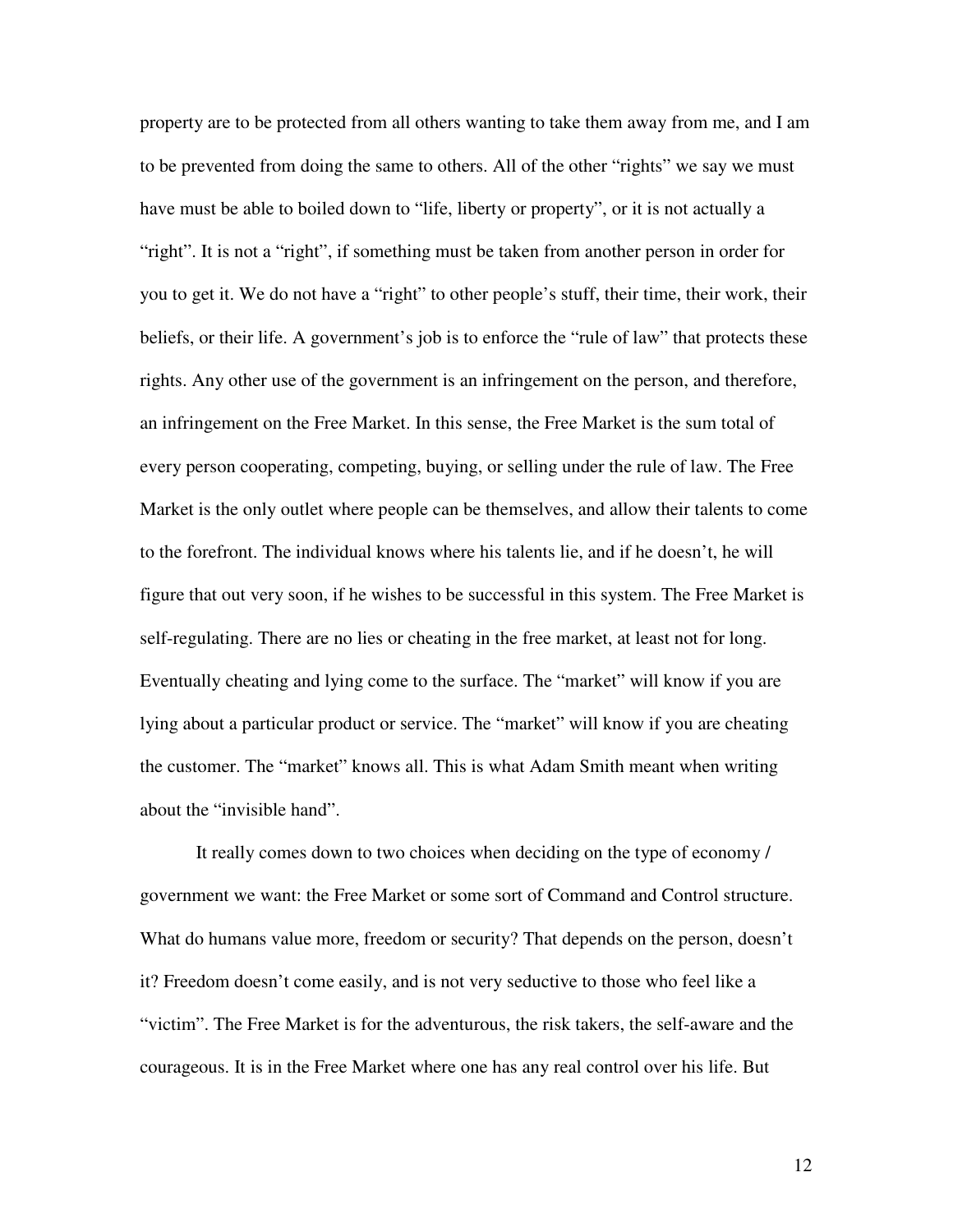freedom also means taking responsibility for one's actions. This is scary to a lot of people. Many just want to be taken care of, which is why Socialism is sounds so good to so many people. It is also seductive to think that a little redistribution is a good and moral thing; completely forgetting that involuntary redistribution is really just theft. What they really don't see, of course, is where Socialism always ends in the long term: a financially and morally bankrupt society where there always are more moochers than producers. As stated by Margaret Thatcher, "Eventually you run out of other people's money". Where it all ends in the long term is not part of that emotional component, which only exists in the present moment, in the Socialist's heart. To look at probable future outcomes requires logic. "At least we care" "We're just trying to make a better world" "It *should* work" replaces logic, and does not answer the basic questions. The basic questions do not include, "Will it work?", "Will people be helped?", and "Will the greatest good come from this?". For many students, this is almost beside the point. They *believe* these things to be true. Even with dozens of examples of how it didn't work, how it didn't help anyone but the elites, and the fact that everyone else just got poorer in the past will not sway them. "It wasn't the right time then, but people are ready for it now", may be a typical response.

Here are the basic questions that must be answered. Is it *MORAL* to not allow people to make their own decisions? Is it *MORAL* to steal other people's property? Is it *MORAL* to infringe upon other people's liberties? Are we our brother's keeper in the sense that we are responsible for the decisions he makes, or are we really responsible to make sure he *CAN* make his own decisions, without having to do what he is told by others?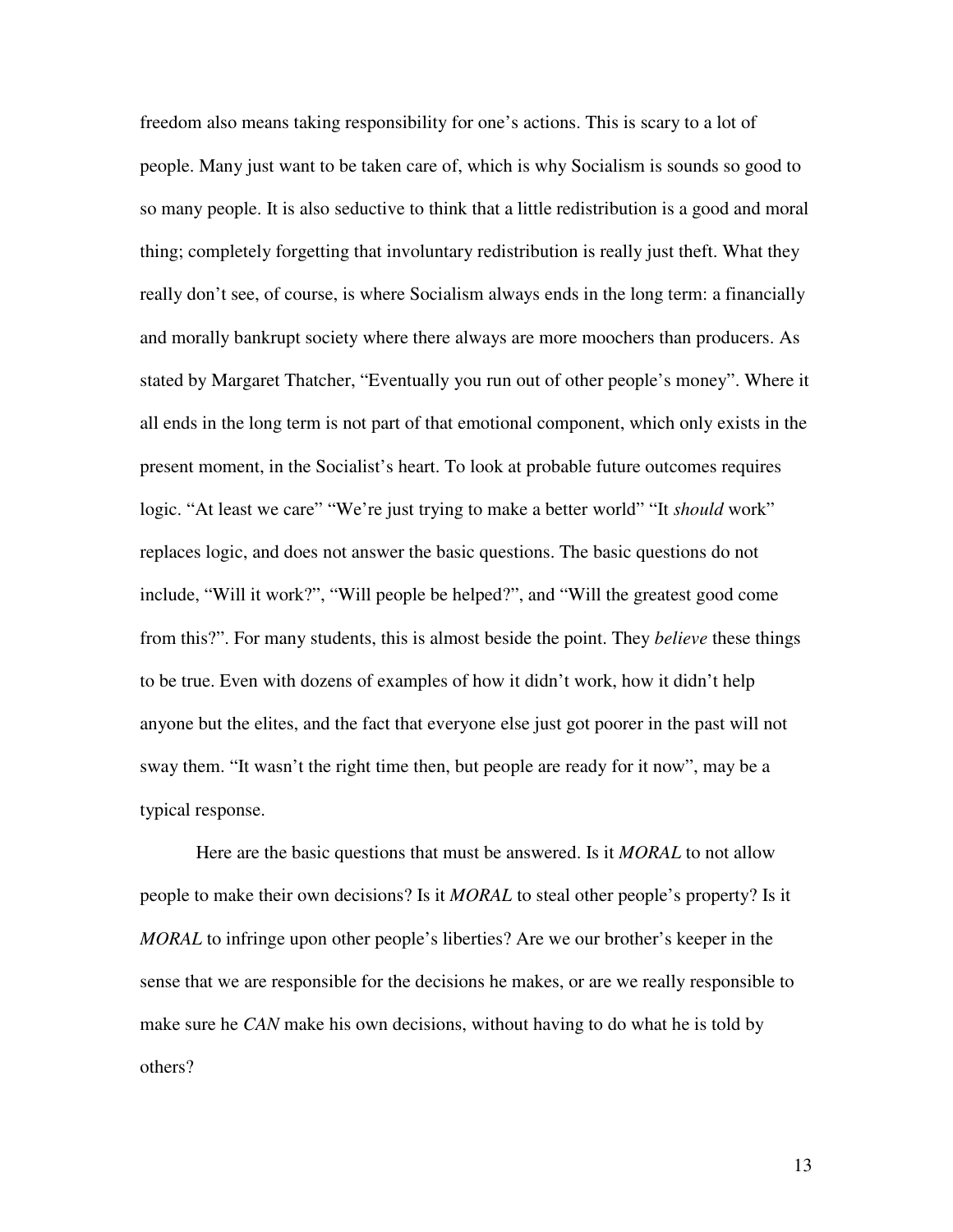There are also those who just like to control people, which is the other side of the Socialist (Command and Control) coin. There are those who are attracted to Command and Control because they think it is a "fair" system, and then there are those who know better than that. They know it is not "fair". They know it won't "help" anyone but the elite. These are the people who want to impose their will upon others. That is the seductive part of Socialism, Communism, or some other sort of Command and Control system for them. These are the people that eventually rise to the top of these systems, and *become* the elite. Then *THEY* will decide what is good for everyone else. This is another sticking point for a lot of students. They will often say, "People don't want to control other people, they just want to do what is good for them". All we need to do is to remind them that the very reason they did not trust the free market, is because they did not trust people to do the "right thing". This works both ways. Leaders are not to be trusted to be benevolent just because they are leaders. They are human too, with all the failings of other humans, but with a whole lot more power. Remember that all people want to be free; they don't necessarily want *you* to be free. That's why we advocate the Free Market. Not only is the Free Market moral, it self regulates. We need not rely on the benevolence of a few to decide for everyone else. As history shows, there are few people that look beyond their own self-interests just because they become leaders.

 Our students are not idiots, and when presented with that emotional and moral component as well as the facts and figures, there is a good chance they may broaden their minds when contemplating the Free Markets, in its true form, rather than through preconceived notions. At least they will begin thinking, not just emoting. Perhaps they will see the concepts of the Free Markets and Command and Control economies in a new